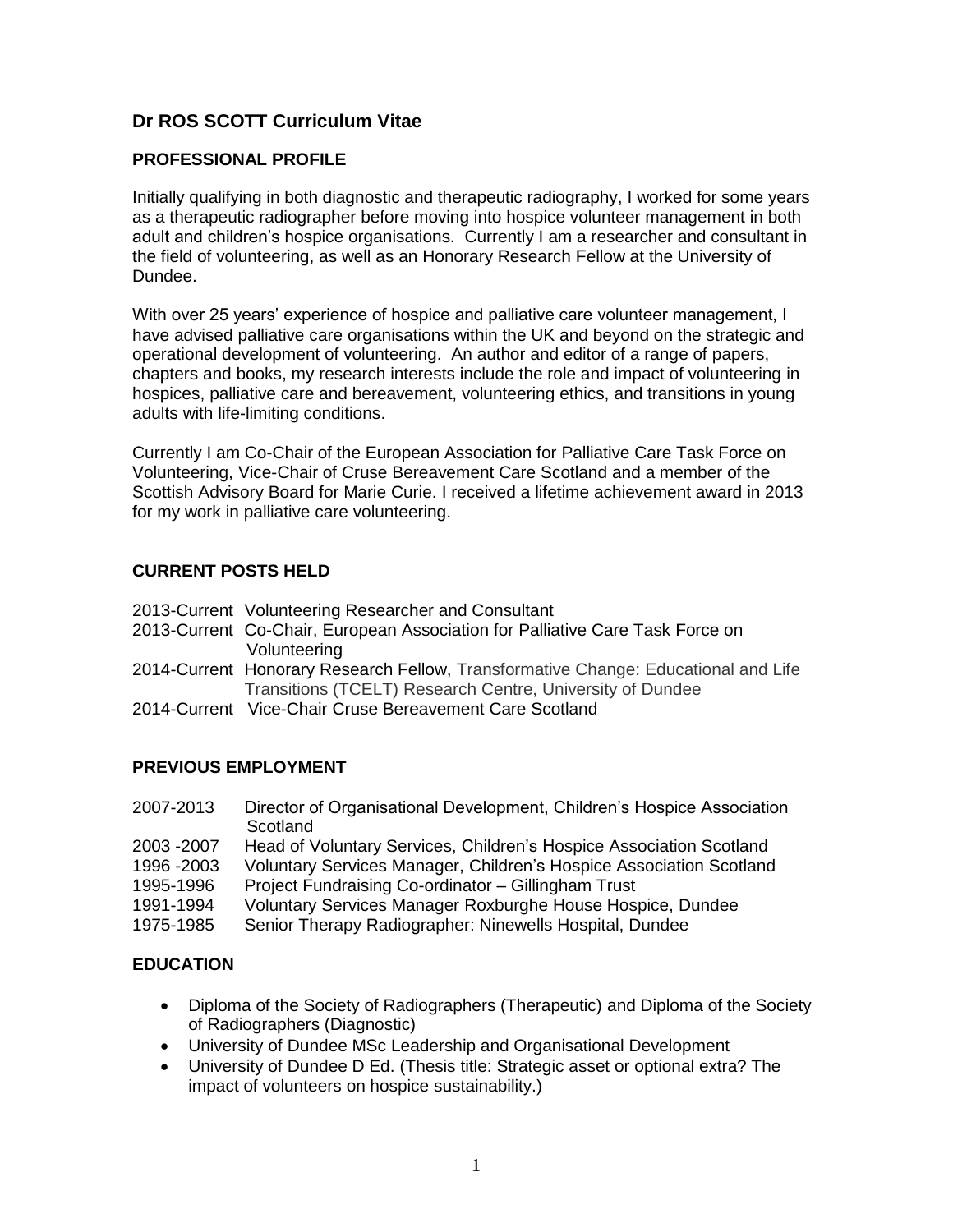## **Summary of relevant publications**

### **Books**

Scott,R, and Howlett, S. (2018). *The Changing Face of Volunteering in Hospice and Palliative Care: An international perspective*. Oxford: Oxford University Press

Radbruch, L., Hesse, M., Pelttari, L. and Scott, R., (Eds). *The full range of volunteering. Views on palliative care volunteering from seven countries as gathered in March 2014 in Bonn, Germany*. Bonn: Pallia MedVerlag.

Scott, R. (2014). *Volunteering: Vital to Our Future How to make the most of volunteering in palliative care.* Bristol: Together for Short Lives, London: Help the Hospices (now known as Hospice UK). Available from www.togetherforshortlives.org.uk

Scott, R, Howlett, S., Doyle, D. (2009) Volunteers in hospice and palliative care A resource for voluntary services managers. Oxford: Oxford University Press

# **Chapters**

Candy B., Low J., Scott R., Pelttari L. (2018) Volunteers in Palliative Care. In: MacLeod R., Van den Block L. (eds) Textbook of Palliative Care. Springer, Cham https://doi.org/10.1007/978-3-319-31738-0\_120-1

Howlett, S., and Scott, R (2018) *Pulling it all together* in R. Scott, and S. Howlett, *The Changing Face of Volunteering in Hospice and Palliative Care: An international perspective*. (pp 208-218) Oxford: Oxford University Press

Scott, R., (2018) *Volunteering in hospice and palliative care in the UK* in R. Scott, and S. Howlett *The Changing Face of Volunteering in Hospice and Palliative Care: An international perspective. (*pp 28-41) Oxford: Oxford University Press

Scott R., (forthcoming 2018) In our own words ... in Scott,R, and Howlett, S. *The Changing Face of Volunteering in Hospice and Palliative Care: An international perspective*. (pp 197- 207) Oxford: Oxford University Press

Scott, R. (2015) *Volunteering in Hospice and Palliative Care – a UK perspective* in Radbruch, L., Hesse, M., Pelttari, L. and Scott, R., (Eds). *The full range of volunteering. Views on palliative care volunteering from seven countries as gathered in March 2014 in Bonn, Germany*. Bonn: Pallia MedVerlag.

Scott, R., & Kumar, S. (2014). *Palliative care: the professional and interprofessional ethical considerations at the staff-volunteer interface in the UK and India* in D.Jindal-Snape and E.F.S. Hannah (Eds.), *Exploring the dynamics of personal, professional and interprofessional ethics*. Bristol: Policy Press.

Scott, R. (2009). *Volunteers in a Children's Hospice* in R. Scott, S. Howlett & D.Doyle (Eds.), *Volunteers in Hospice and Palliative Care- A resource for volunteer service managers.* 2<sup>nd</sup> Edition (pp145-159)Oxford: Oxford University Press.